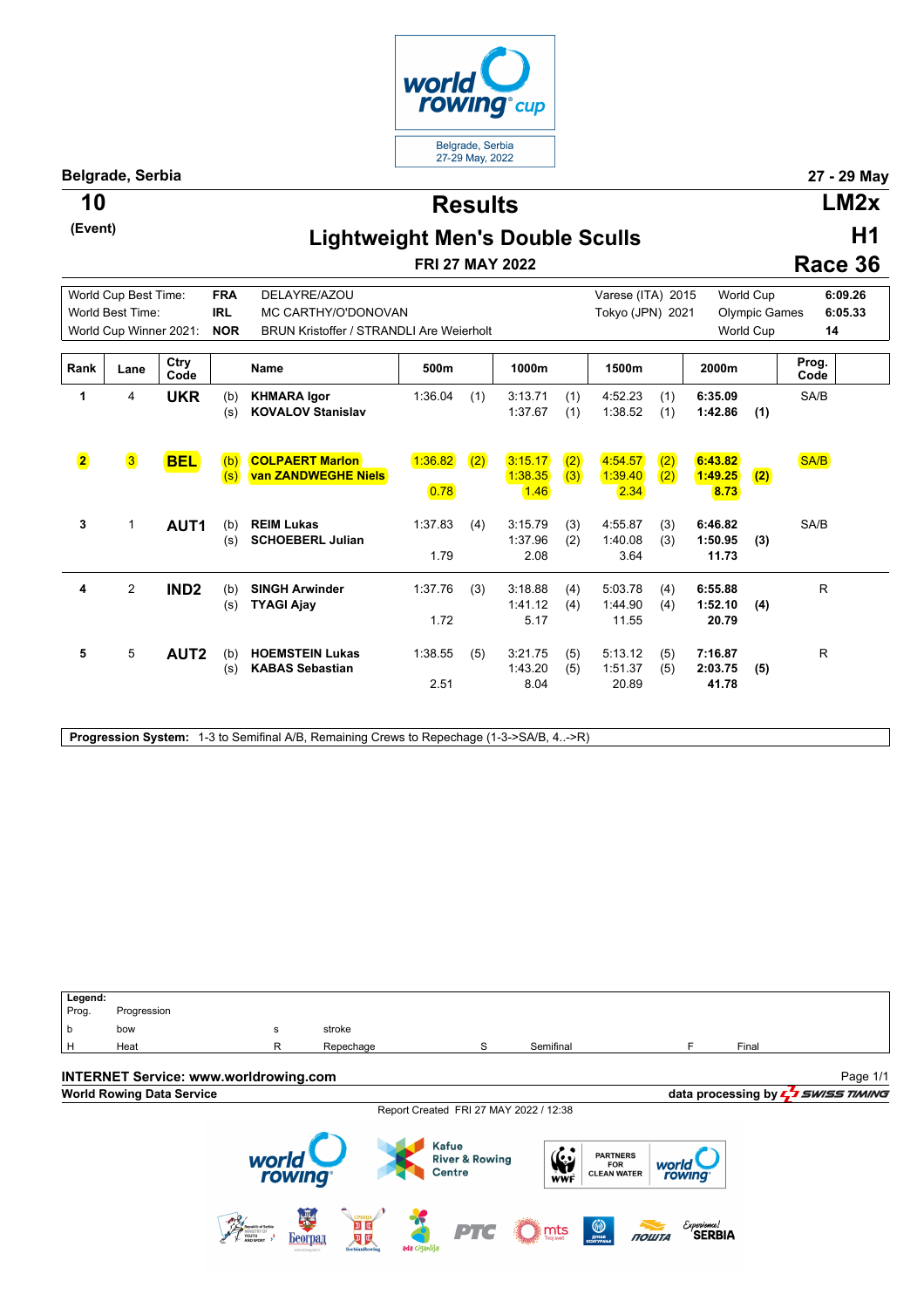

**Belgrade, Serbia 27 - 29 May**

**(Event)**

**Results 10 LM2x**

## **Lightweight Men's Double Sculls**

**SAT 28 MAY 2022**

|  |  | м<br>п |  |
|--|--|--------|--|
|  |  |        |  |

**SA/B 2**

**Race 87**

|                         | World Cup Best Time:    |                  | <b>FRA</b> | DELAYRE/AZOU                                            |                 |     |                            |            | Varese (ITA) 2015           |            | <b>World Cup</b>            |                      | 6:09.26       |
|-------------------------|-------------------------|------------------|------------|---------------------------------------------------------|-----------------|-----|----------------------------|------------|-----------------------------|------------|-----------------------------|----------------------|---------------|
|                         | World Best Time:        |                  | <b>IRL</b> | MC CARTHY/O'DONOVAN                                     |                 |     |                            |            | Tokyo (JPN) 2021            |            |                             | <b>Olympic Games</b> | 6:05.33       |
|                         | World Cup Winner 2021:  |                  | <b>NOR</b> | <b>BRUN Kristoffer / STRANDLI Are Weierholt</b>         |                 |     |                            |            |                             |            | World Cup                   |                      | 14            |
| Rank                    | Lane                    | Ctry<br>Code     |            | Name                                                    | 500m            |     | 1000m                      |            | 1500m                       |            | 2000m                       |                      | Prog.<br>Code |
| 1                       | 3                       | <b>SUI</b>       | (b)<br>(s) | <b>SCHAEUBLE Jan</b><br>AHUMADA IRELAND Raphael         | 1:36.27<br>0.05 | (2) | 3:15.81<br>1:39.54         | (1)<br>(1) | 4:57.33<br>1:41.52          | (1)<br>(1) | 6:38.90<br>1:41.57          | (3)                  | <b>FA</b>     |
| $\mathbf{2}$            | 5                       | <b>ESP</b>       | (b)<br>(s) | <b>BALASTEGUI Manel</b><br><b>HORTA POMBO Caetano</b>   | 1:36.22         | (1) | 3:16.93<br>1:40.71<br>1.12 | (2)<br>(2) | 5:00.11<br>1:43.18<br>2.78  | (2)<br>(3) | 6:40.15<br>1:40.04<br>1.25  | (2)                  | <b>FA</b>     |
| $\overline{\mathbf{3}}$ | $\overline{\mathbf{4}}$ | <b>BEL</b>       | (b)<br>(s) | <b>COLPAERT Marlon</b><br>van ZANDWEGHE Niels           | 1:38.04<br>1.82 | (3) | 3:19.21<br>1:41.17<br>3.40 | (3)<br>(3) | 5:02.83<br>1:43.62<br>5.50  | (4)<br>(4) | 6:42.15<br>1:39.32<br>3.25  | (1)                  | <b>FA</b>     |
| 4                       | 1                       | AUT1             | (b)<br>(s) | <b>REIM Lukas</b><br><b>SCHOEBERL Julian</b>            | 1:38.47<br>2.25 | (5) | 3:20.06<br>1:41.59<br>4.25 | (4)<br>(4) | 5:02.68<br>1:42.62<br>5.35  | (3)<br>(2) | 6:47.54<br>1:44.86<br>8.64  | (4)                  | <b>FB</b>     |
| 5                       | $\overline{2}$          | IND <sub>1</sub> | (b)<br>(s) | <b>LAL JAT Arjun</b><br><b>SINGH Arvind</b>             | 1:40.06<br>3.84 | (6) | 3:24.22<br>1:44.16<br>8.41 | (6)<br>(5) | 5:13.52<br>1:49.30<br>16.19 | (5)<br>(5) | 7:04.44<br>1:50.92<br>25.54 | (5)                  | <b>FB</b>     |
| 6                       | 6                       | <b>UZB</b>       | (b)<br>(s) | <b>NURMATOV Shakhzod</b><br><b>SAFAROLIYEV Sobirjon</b> | 1:38.22<br>2.00 | (4) | 3:23.18<br>1:44.96<br>7.37 | (5)<br>(6) | 5:19.36<br>1:56.18<br>22.03 | (6)<br>(6) | 7:15.80<br>1:56.44<br>36.90 | (6)                  | <b>FB</b>     |

**Progression System:** 1-3 to Final A, Remaining Crews to Final B (1-3->FA, 4..->FB)